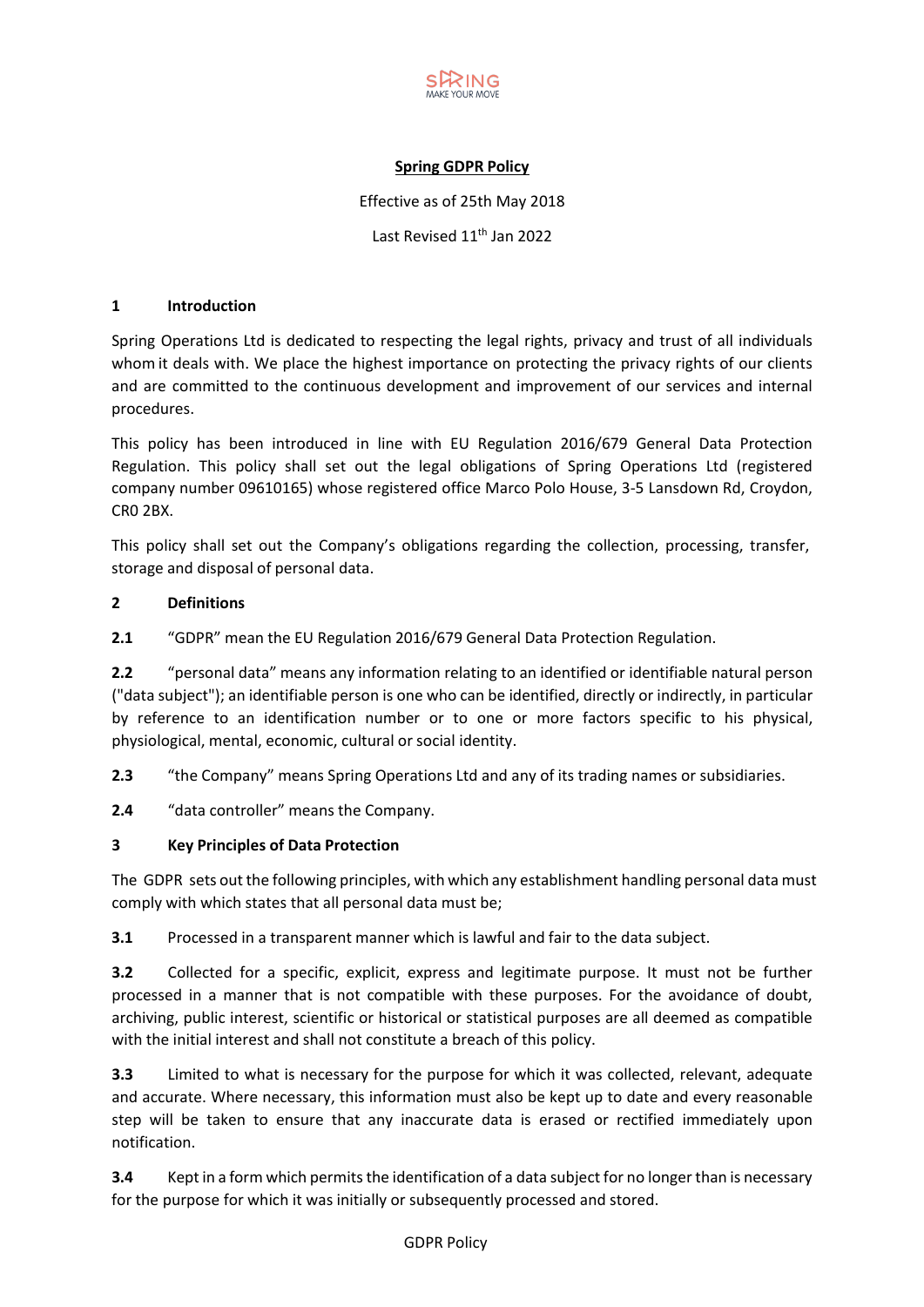

**3.5** Processed in a way which protects against unauthorised or unlawful processing and against accidental loss, destruction, or damage, using sufficient technical or organisational measures.

**3.6** All data will be processed in a manner that ensures the appropriate security or personal data. This includes protection against accidental loss, destruction, damage, unlawful and unauthorised processing.

## **4. Rights of the Data Subject**

The following Parts of the GDPR set out the rights applicable to data subjects;

- **4.1** Part 12: The right to be informed
- **4.2** Part 13: The right to access
- **4.3** Part 14: The right to rectification
- **4.4** Part 15: The right to erasure
- **4.5** Part 16: The right to restrict processing
- **4.6** Part 17: The right to data portability
- **4.7** Part 18: The right to object
- **4.8** Part 19 & Part 20: Rights in relation to automated decision-making and profiling

We request that you refer to the aforementioned Parts of the GDPR for further information. However, should you require further clarification on any of the above points, please contact the Data Compliance Officer, whose details can be found in section 10 of this Policy.

### **5. Lawful, fair and transparent Data Processing.**

**5.1** The GDPR states that the processing of data shall be lawful if *at least one* of the following applies:

**5.1.1** the data subject has given consent for their data to be processed for one or more specific reasons

**5.1.2** the processing of data is necessary for the performance of a contract or to take steps at the request of the data subject prior to the commencement of a contract to which the data subject is party.

**5.1.3** the processing is necessary in order for the data controller to comply with legal obligations.

**5.1.4** processing is essential to protect the interests and rights of the data subject or any other natural persons

**5.1.5** processing is necessary for the performance of duties under public interest or in exercise of official authority vested in the data controller.

**5.1.6** processing is necessary for the purpose of legitimate interests pursued by the data controller or by a third party, except where such interests are overridden by the fundamental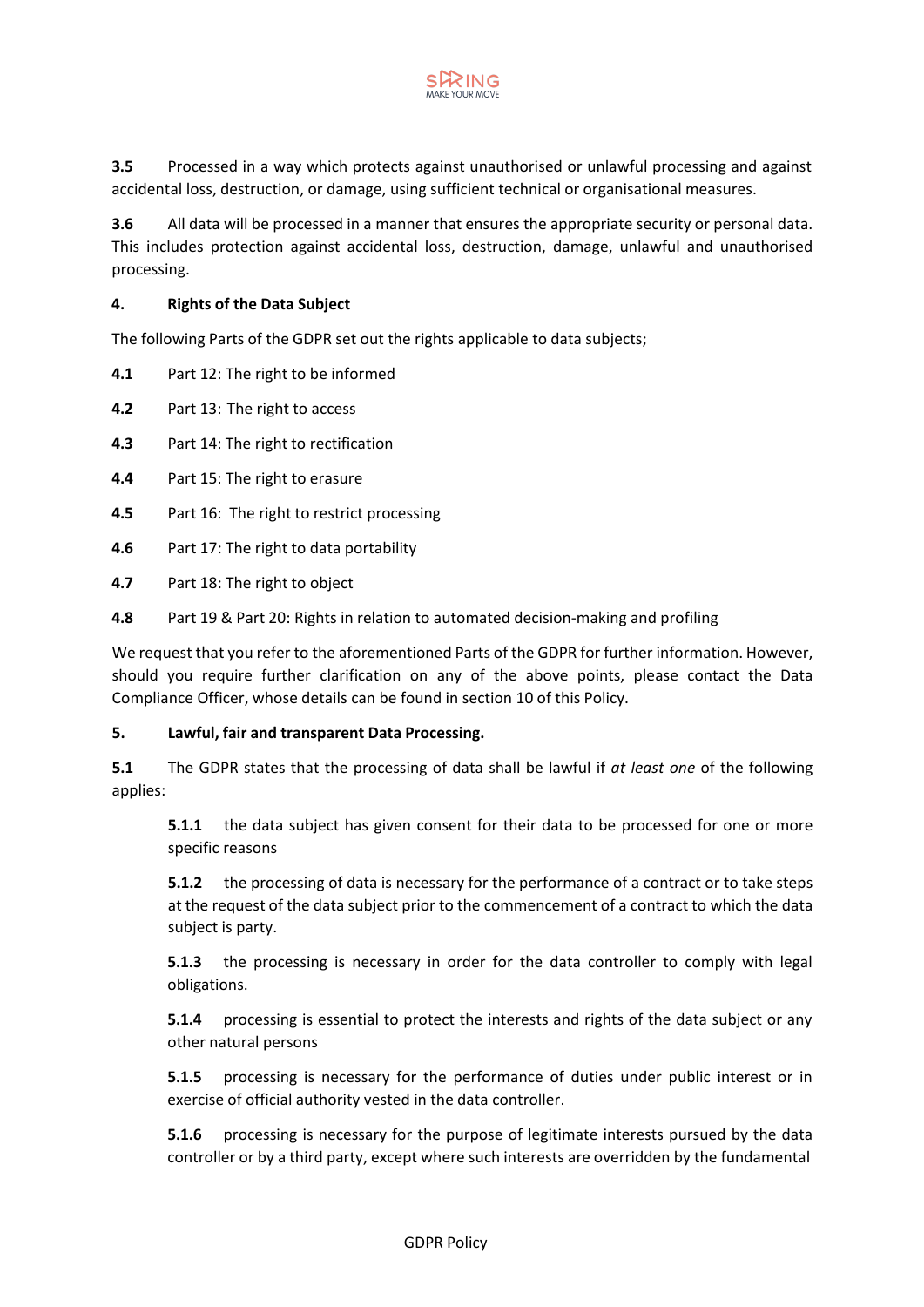

rights and freedoms of the data subject which require protection of personal data, especially where the data subject in question is a child.

**5.2** If the personal data in question is classified as special category data, then at least one of the following conditions must be met:

**5.2.1** unless expressly prohibited by EU or EU Member State law, the data subject gives their explicit consent to the processing of such data for one or more specified purposes.

**5.2.2** as so far as is authorised by EU or EU Member State law, the processing is necessary for the purpose of carrying out the obligations and exercising specific rights of the data controller or of the data subject in the field of employment, social security and social protection law.

**5.2.3** the processing is necessary in order to protect the vital interests of the data subject or any other natural person where the data subject is physically or legally incapable of giving their consent.

**5.2.4** the processing relates to personal data which is clearly made public by the data subject

**5.2.5** the processing is necessary in the course of legal claims or where the courts are acting in their judicial capacity

**5.2.6** the processing is necessary for substantial public interest reasons.

**5.2.7** the processing is necessary for the purposes of preventative or occupational medicine, for the assessment of the working capacity of an employee, for medical diagnosis, for the provision of health or social care or treatment, or the management of health or social care systems or services pursuant to contract with a health professional, subject to the safeguards under Article 9(3) of the GDPR

**5.2.8** the processing is necessary for public interest reasons.

**5.2.9** the processing is necessary for archiving purposes in the public interest, scientific or historical or statistical purposes in accordance with Article 89 (1) of the GDPR.

**5.2.10** the data controller is a foundation, association or other non-profit body with a philosophical, religious, political or trade-union aim and the processing is carried out in the course of a legitimate, authorised aim which relates solely to the members (former or present), of that body or to persons who have regular contact with it in relation to its purposes and the personal data is not disclosed outside the body without the consent of the data subjects.

### **6 Specified, explicit and legitimate purposes**

- **6.1** The company collects and processes personal data which includes:
	- **6.1.1** Personal data collected directly from data sources
	- **6.1.2** Personal data obtained by third parties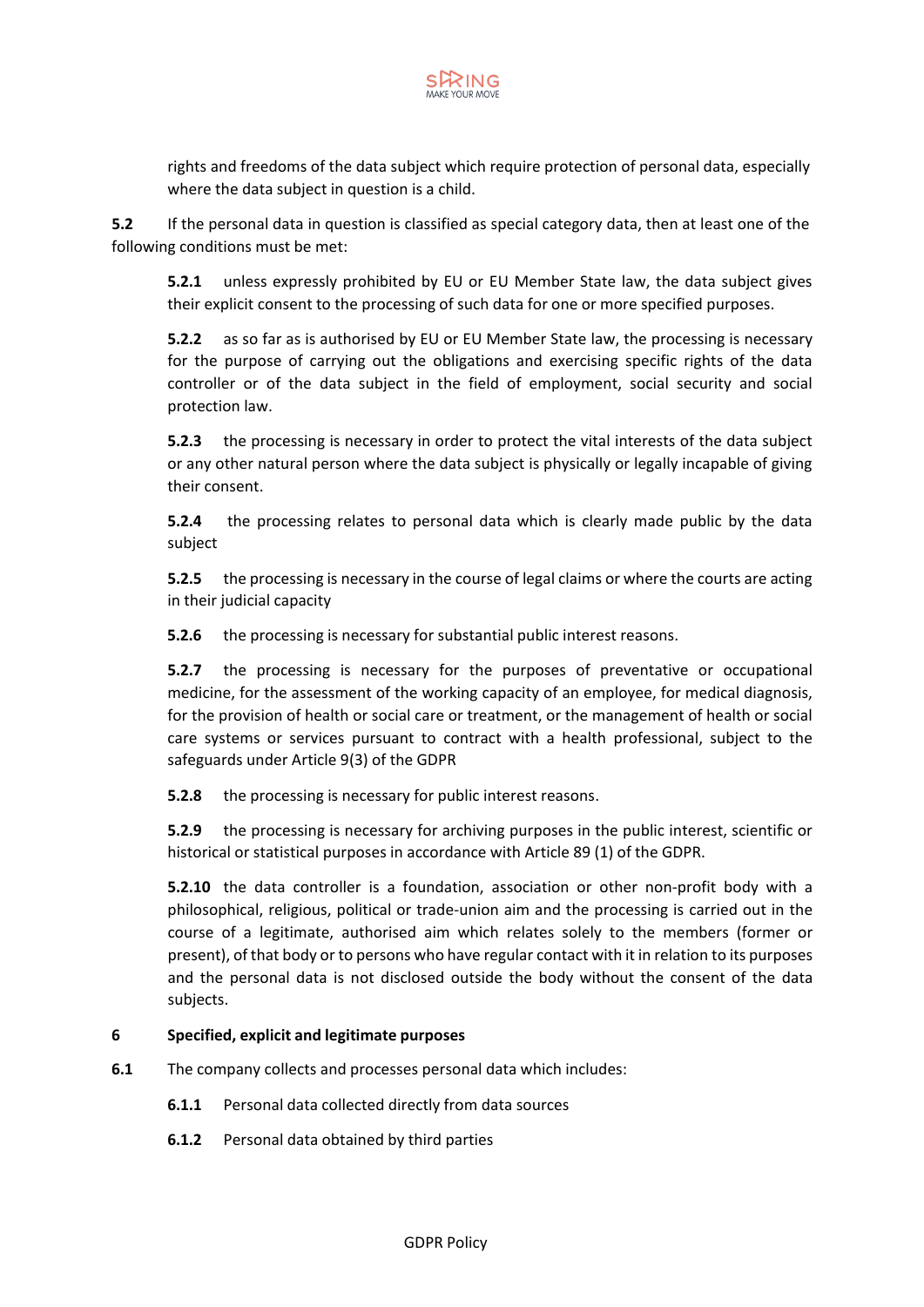

**6.2** The Company only collects, processes and holds personal data for the specific purposes set on in this policy or for other purposes expressly permitted by the GDPR.

**6.3** Data subjects are kept informed of the purpose or purposes for which the Company uses their personal data.

## **7 Adequate, Relevant and Limited Data Processing**

The Company will only collect and process personal data to the extent necessary for the specific purpose/s of which the data subject has been, or will be, informed as stated in Part 12 of this policy.

## **8 Data Accuracy**

**8.1** The Company will ensure that all personal data which is collected or processed and subsequently held, will be accurate and up-to-date. This also applies to the rectification of personal data at the request of the data subject.

**8.2** The accuracy of personal data shall be checked when it is collected and at reasonably practicable intervals thereafter. Upon notification of inaccurate data, the Company will take all necessary steps to amend or erase the data without delay.

## **9 Data Retention**

**9.1** The Company will not keep personal data for any longer than is necessary in light of the purpose or purposes for which that personal data was originally collected, held, and processed.

**9.2** When personal data is no longer required, all reasonable steps will be taken to erase or otherwise dispose of the data without delay.

**9.3** For specific details on retention times, please contact the Data Protection Officer.

### **10 Secure Processing**

The Company shall ensure that all personal data is kept secure and protected against unlawful or unauthorised use and accidental loss, destruction or damage.

### **11. Accountability**

The Data Protection Officer is:

Samar Shaheryar [hello@springmove.com](mailto:info@nationalpropertytrade.com)

**11.1** The Data Protection Officer shall be responsible for overseeing the implementation of this Policy and formonitoring internal compliance with this Policy and with the GDPR and other relevant legislation.

**11.2** The Company shall keep internal records of all personal data collection, holding and processing.

### **12. Data Protection Impact Assessments**

The Company shall carry out Data Protection Impact Assessments for all new projects and/or new uses of personal data and which may result in a high risk to the rights and freedoms of a data subject under the GDPR.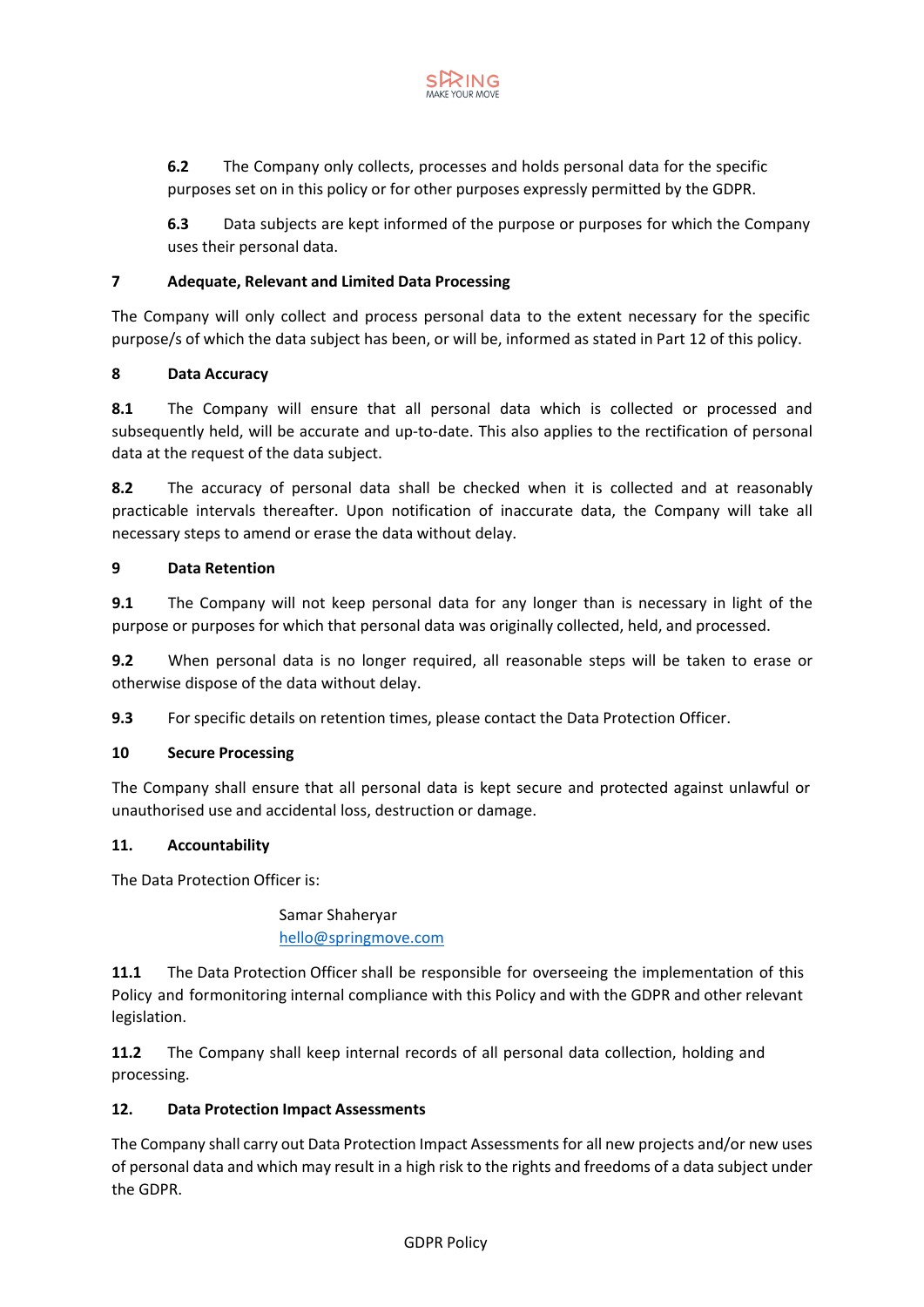

- **12.1** Data Protection Impact Assessments will be overseen by the Data Protection Officer.
- **12.2** Data Protection Impact Assessments will address the following:
	- **12.2.1** The type of personal data to be collected, held and processed.
	- **12.2.2** The purpose/s for which the personal data is to be used
	- **12.2.3** The objectives of the Company
	- **12.2.4** How the personal data is to be used
	- **12.2.5** The parties who are to be consulted (internal and/or external)

**12.2.6** The necessity and proportionality of the data processing with respect to the purpose/s for which it is being processed.

- **12.2.7** Risk posed to data subjects.
- **12.2.8** Risks posed both within and to the Company
- **12.2.9** Proposed measure to minimise and manage identified risks.

### **13 Keeping Data Subjects Informed**

**13.1** Where personal data is collected directly from a data subject, those data subjects will be informed of its purpose at the time of collection

**13.2** Where personal data is obtained from a third party, the relevant data subjects will be informed of its purpose either when first contact is made with the data subject or before the transfer of data is made *or* as soon as is reasonably practicable to do so but not in any event, more than one month after the personal data is obtained.

**13.3** Upon communication with the data subject, as detailed in the above 12.1 and 12.2 occurrences, the following information will be provided:

**13.3.1** Details of the Company, including but not limited to, the identity of the Data Protection Officer, who manages and oversees all data protection activity.

**13.3.2** The purposes for which this information is being collected and the legal basis for justifying that collection and processing.

**13.3.3** Where the personal data is not obtained directly from the data subject, the categories of personal data collected and processed.

**13.3.4** Where data is to be transferred to one or more third parties, details of those parties.

**13.3.5** Details of the data subjects right to complain to the Information Commissioner's **Office** 

**13.3.6** Details of any automated decision-making or profiling that will take place using the personal data

**13.3.6** For the avoidance of doubt, we do not transfer any data outside of the European Economic area but should this change in the future, all data subjects will be informed of the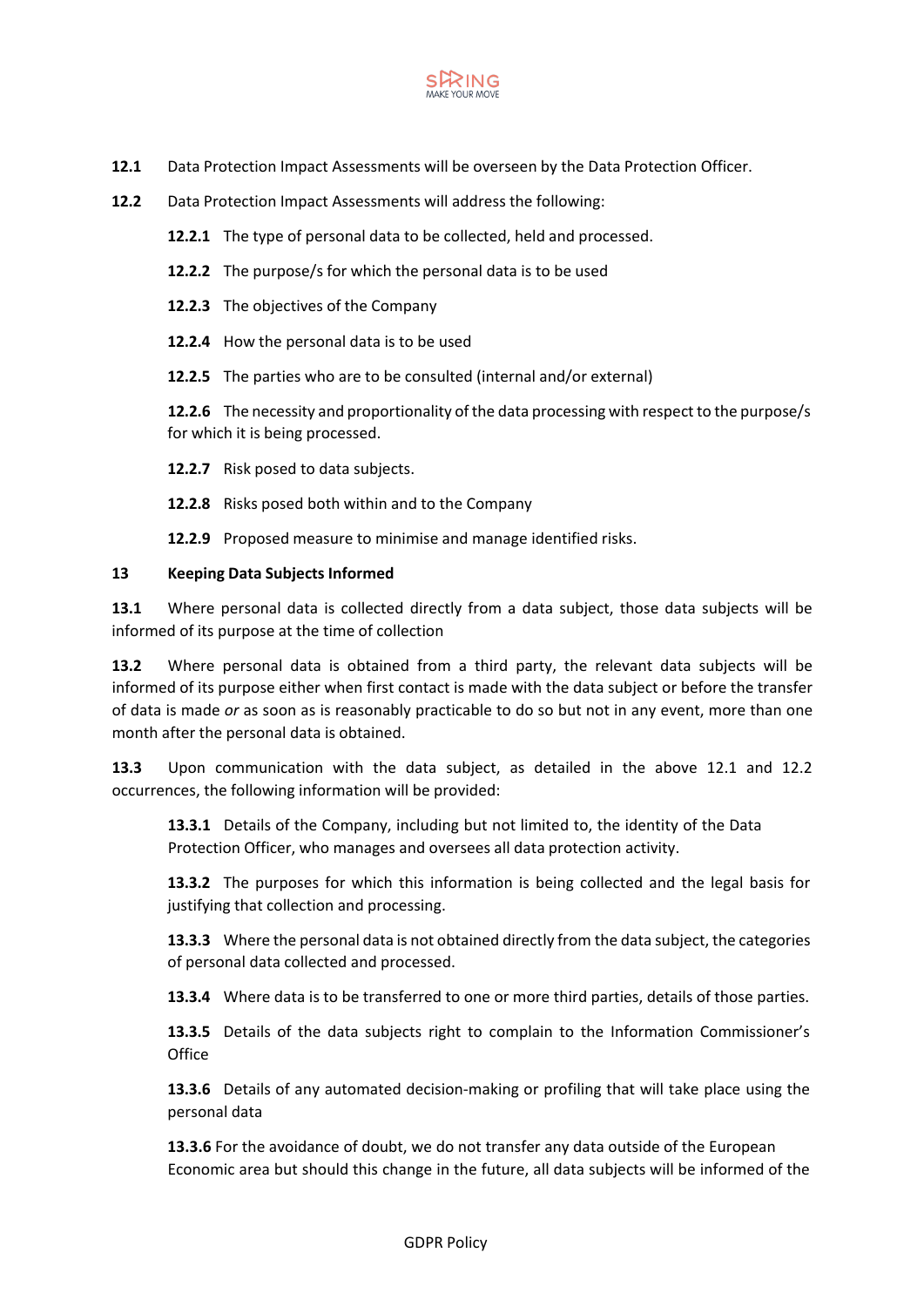

details of this transfer, including the safeguards in place for the protection of the data subjects information.

## **14 Subject Access Requests**

**14.1** Data subjects may make a Subject Access Request (SAR) at any time to enquire about personal data which the Company holds on them, what it is doing with that personal data and why.

**14.2** Data subjects must make any SAR's in writing using the Company's SAR Form or by other written communication. All SAR's should be addressed to the Data Protection Officer, Samar Shaheryar at [hello@springmove.com](mailto:hello@springmove.com)

**14.3** All SAR's will be handed by the Company's Data Protection Officer.

**14.4** Data subjects can expect a response to their SAR within one month of receipt, however, in the unlikely event of numerous requests or of the request being especially complex, this response time may be extended to two months, however, all data subjects will be informed in writing if a delay is likely to occur.

**14.5** The Company does not charge a fee for the normal handling of SAR requests however, we reserve the right to do so in instances of unusually complex cases or for the repeat request of previously provided information.

## **15 Restriction of Personal Data Processing**

Data subjects may request that the Company ceases processing the personal data it holds about them. In the event of such a request the Company shall retain only the amount of personal data concerning that subject that is necessary to ensure that the personal data in question is not processed any further. In the event that personal data has been disclosed to third parties, they shall too be informed of the applicable restrictions on processing the data in question, unless it is impossible to do so or would require a disproportionate and unreasonable effort.

### **16 Objections to Personal Data Processing**

**16.1** Where the data subject objects to the Company processing their data for marketing purposes, the Company shall cease to do so immediately.

**16.2** Where a data subject objects to the Company processing their data based on their legitimate interests, the Company will cease to do so unless the processing is necessary for the conduct of legal claims.

### **17 Amendment of Incorrect Data**

**17.1** Data subjects have the right to have any incorrect data held on them, corrected.

**17.2** The Company shall make any amendments to data within one month of being notified.

**17.3** In the event that any of this data has been transferred to a third party, the Company will notify the third party of the necessary amendments within one month of being notified by the data subject.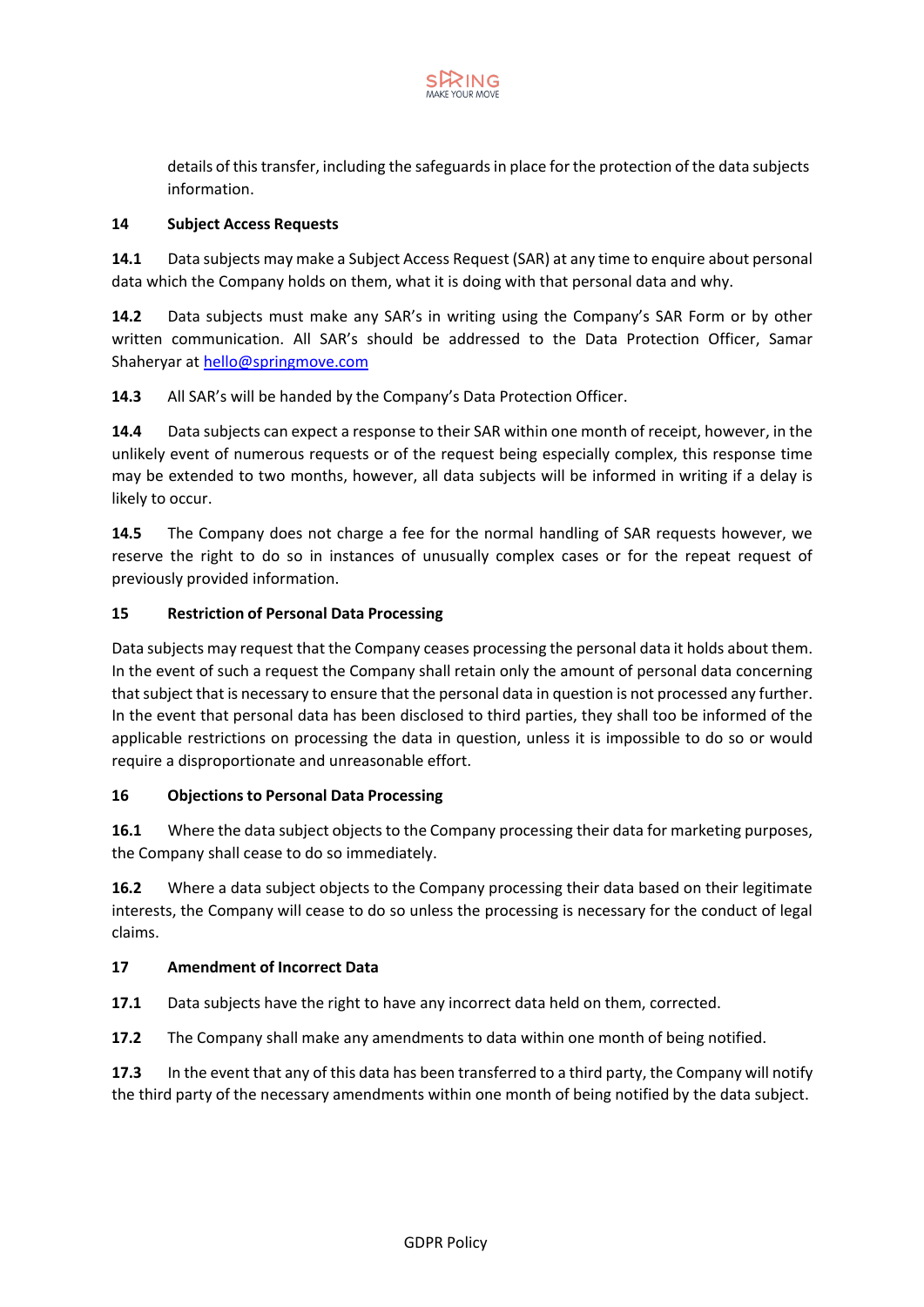

## **18 Data Erasure**

In the event that:

**18.1** It is no longer necessary for the Company to hold the personal data with respects to the original purpose/s for which it was collected or

**18.2** The data subject wishes to withdraw their consent to the Company holding and processing their data or

**18.3** The data subject objects to the Company holding and processing their personal data (except under the instances previously stated under section 15.2 of this Policy) or

**18.4** The personal data has been processed unlawfully or

**18.5** A legal obligation of the Company requires that the personal data is erased, then the data subject has the right to request the Company erases the personal data it holds aboutthem.

**18.6** If the data has been transferred to a third party, then they too shall be informed if the data subjects request to have this data erased, within one month of the request being received by the Company

**18.7** Unless the Company has reasonable and legitimate grounds to refuse an erasure request, then this shall be done within one month of receipt of the request. This may be extended to two months under special circumstances and in the event of this, the data subject will be informed in writing.

### **19 Data Portability**

**19.1** Data subjects have the right to request copies of their personal data via an SAR and use it for other purposes.

**19.1** To facilitate the right to data portability, the Company shall make the applicable personal data available in both written format and electronically.

**19.2** The Company shall favour electronic communication in the first instance, and will only provide written copies upon specific request.

# **20 Communications and Transferring Personal Data**

The Company shall take the following measures with respect to all communications and transfers of data;

**20.1** All emails containing personal data will be encrypted.

**20.2** All emails containing personal data will be marked "Confidential" in the subject line

**20.3** All transfers of personal data will only be made over secure networks

**20.4** Personal data transferred internally via hardcopy will be passed directly to the intended recipient

**20.5** Personal data transferred externally via hardcopy shall be transferred in a suitable container marked "Confidential" and addressed for the attention of the intended recipient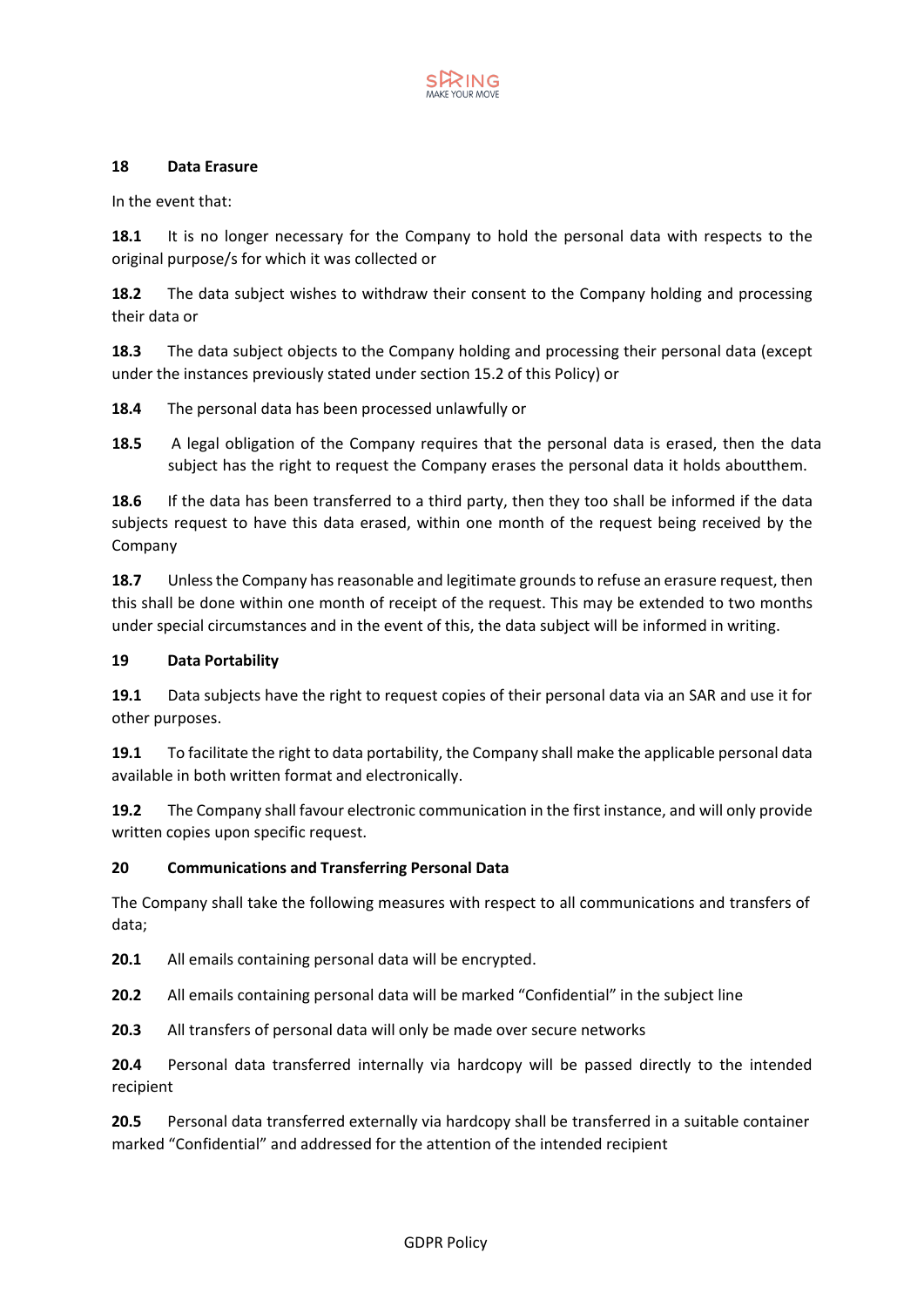

**20.6** Where personal data is to be transferred via facsimile, the intended recipient will be notified beforehand by telephone and requested that they await the specific documents arrival to prevent any interception or loss of the transfer.

# **21 Data Storage**

The Company shall ensure that the following steps are taken with respect to the safe storage of personal data:

**21.1** All hardcopies of personal data should be stored securely in locked cabinets or drawers

**21.2** All employees are to observe and comply with a "clear desk" policy

**21.3** No personal data is to be stored on any mobile device (including but not limited to, mobile phones and laptops) irrespective of whether the device belongs to the Company or not.

**21.4** Any transfer of data to a mobile device personally belonging to a contractor, agent or other parties working on behalf of the Company (excluding employees) shall only be done if where the party concerned has agreed to comply fully with this policy and the GDPR. This may require the provision of evidence that they have suitable policies and safeguards in place to be able to do so, upon request.

**21.5** Employees are not permitted, under any circumstances, to store personal data on any mobile device, personal or otherwise.

### **22 Retention Timescales**

All data shall be retained for no longer than islegally or reasonably required for the purpose/s of which it was originally collected. For specific details of time scale, please contact the Data Protection Officer.

### **23 Disposal of Hardcopy Personal Data**

All hardcopy data shall be shredded in-house and disposed of securely by an independent, specialised recycling company. The details of whom are available upon written request to the Data Protection Officer.

### **24 IT Security**

**24.1** All software will be kept up to date and the Company's Managing Director will be responsible for ensuring that any and all security related updates are installed as soon as is reasonably practicable to do so.

**24.2** No software may be installed on any Company device without the prior approval of the IT Department

**24.3** All electronic devices owned by the Company will be protected by a high-strength password. All passwords must contain upper case letters, upper case letters and numbers.

### **25 Internal Measures**

The Company shall ensure that the following measures are taken with respect to the collection, holding and processing of personal data: